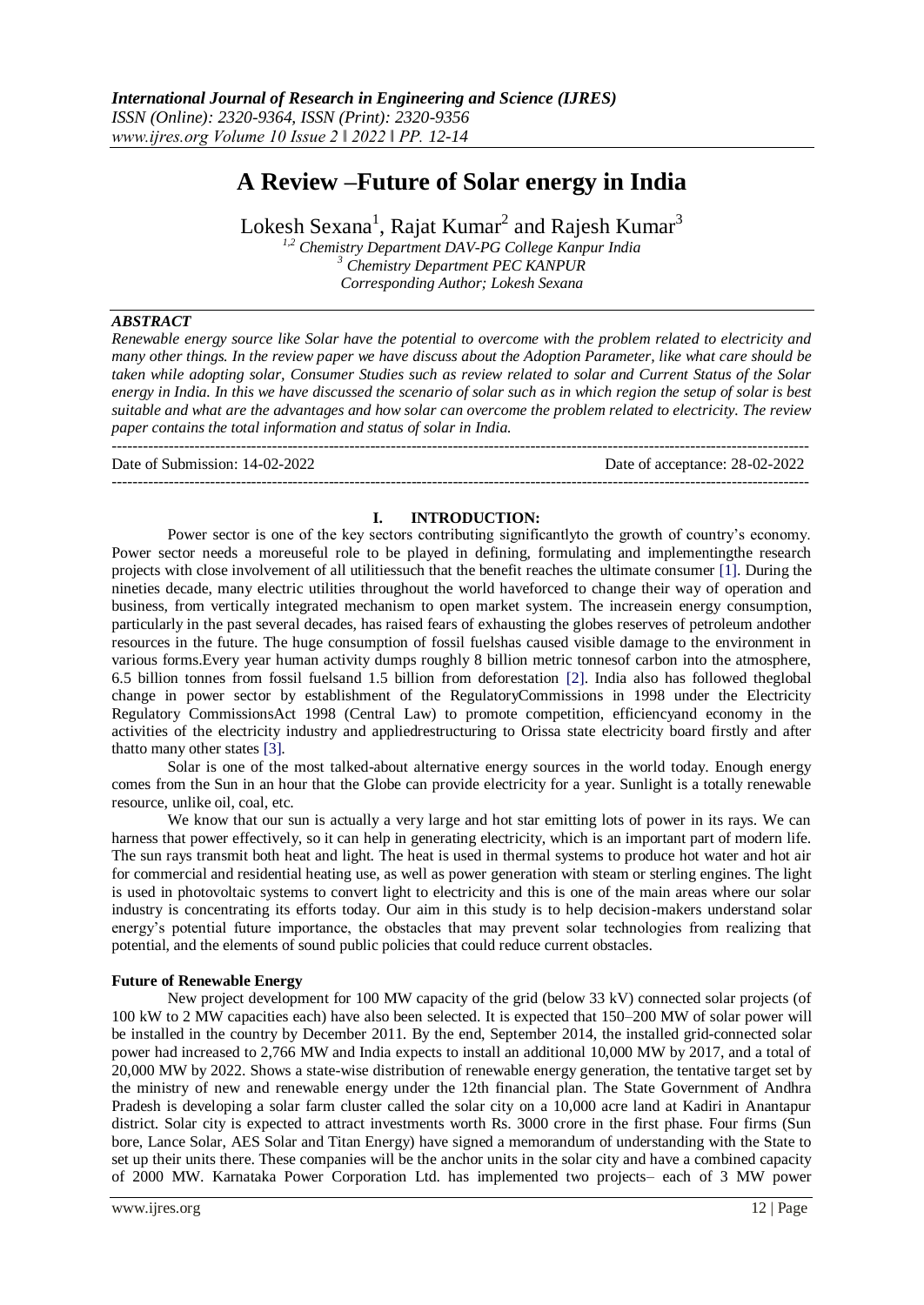capacities and has awarded the third project of same capacity recently. The solar plants, located in Kola and Chickadee districts, have been implemented under the Arunodaya scheme for ensuring assured power supply to rural areas, especially irrigation pump sets . These PV power plants are intended as tail-end support/powering of irrigation pumps Jawaharlal Nehru National Solar Mission (JNNSM) is one of the major global initiatives in promotion of solar energy technologies, announced by the Government of India under National Action Plan on Climate Change. It has set an ambitious target of deploying 20,000 MW of Grid-connected Solar Power & 2000MW of off-grid Solar Power by the year 2022. Ministry of New & Renewable Energy (MNRE) intends to raise its targets under the National Solar Mission from 20 Giga-watts (GW) to 100 GW by 2019. It adopts a 3- Phase approach from 2010 to 2022. Table.III. shows the current installed capacity of the solar power state wise.

## **ADOPTION PARAMETER**

Future solar deployment will depend heavily on uncertain future market conditions and public policies including but not limited to policies aimed at mitigating global climate change. We concentrate on the use of grid-connected solar-powered generators to replace conventional sources of electricity. For the more than one billion people in the developing world who lack access to a reliable electric grid, the cost of small-scale PV generation is often outweighed by the very high value of access to electricity for lighting and charging mobile telephone and radio batteries. In addition, in some developing nations it may be economic to use solar generation to reduce reliance on imported oil, particularly if that oil must be moved by truck to remote generator sites. The main disadvantage of solar energy is its unavailability. The weather conditions are major factor on availability of solar radiation. So, we can't say in a particular time the energy from solar will be available to us or not. The amount of land required for utility-scale solar power plants is currently approximately 1km2 for every 20–60MW generation.

## **CONSUMER STUDIES**

Shopping for a solar power system and choosing a solar installer can be an exciting time for many people, but as with any investment, you will need to be careful who you deal with. A company genuinely committed to solar power is in business to make money, however they will often offer energy efficiency suggestions as to how you can decrease the cost of acquiring a system. In order to make a system appear more powerful, some companies may focus on promoting inverter size. A system with a 4kW rated solar inverter but with only 1.5kW of solar panels is a 1.5kW system. The larger inverter will not boost the amount of electricity generated compared to a smaller, suitably sized inverter. In order to claim rebates, all systems must contain certified components. Many solar panel and related component manufacturers have been established around the world in the last couple of years. While the warranty the new companies may offer can be the same duration as the more recognised brands; the warranty will be of little value if the company disappears. Even with any rebates or incentives, you're still investing a sizeable sum from your own pocket and your house is being modified. You should ensure that the right person is executing the installation, it's critical you choose a suitable solar installer.

## **CURRENT STATUS OF SOLAR ENERGY IN INDIA**

As surveyed, the four largest energy consumers in the world are United States, China, Russia and India. Currently the R&D team of every country is focusing on the renewable energy sources. The energy consumption is very high as the sources are in limit. As surveyed in 2014, India has an predictable solar power potential of about 1,00,000 MW out of which the total installed capacity as of 31st March 2014 was 2,647 MW. The top installers of 2016 were China, the United States, and India. There are more than 24 countries around the world with a cumulative PV capacity of more than one gigawatt. Austria, Chile, and South Africa, all crossed the one gigawatt in 2016. India's installed PV capacity by the end of 2016 is 9000(MW). The development and stratege is monitored by India's Ministry of New Renewable Energy (MNRE), Energy development agencies in various states and Indian Renewable Energy Agency Limited (IREDA).

The R&D team of India is continuously working on the development of the renewable energy. People are also adopting Solar energy as the uses are very progressive.

## **II. CONCLUSION**

In India the consumption rate is very high and for that consumption rate, there is a necessity of renewable energy sources and its development. The problem people are facing regarding shortage of electricity, it should be solved and the use of Solar energy should be done as it can be used in many ways. The problem of electricity can be solved, if right step by the people and people's government is taken.